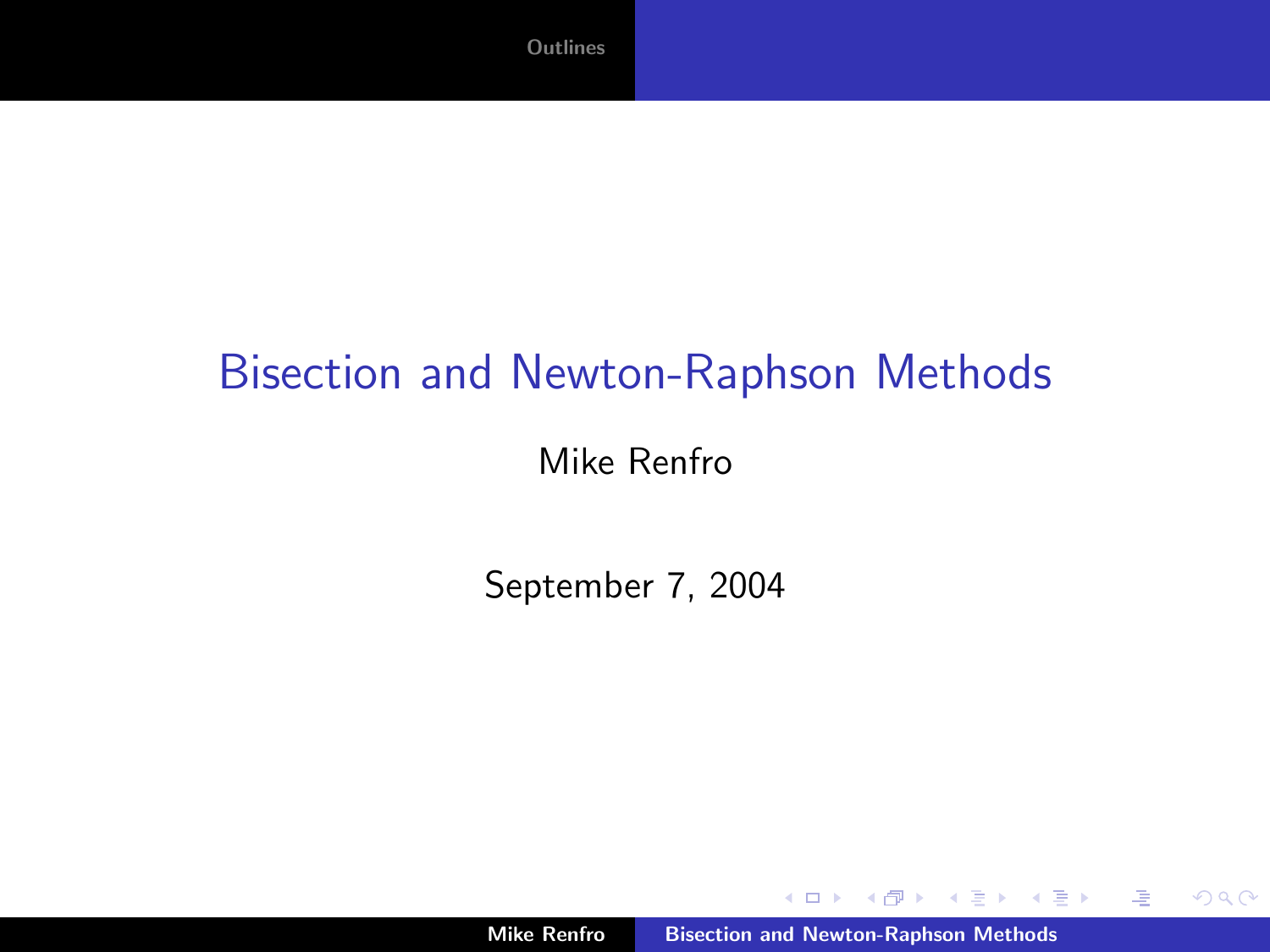# Review of Previous Lecture

Mike Renfro [Bisection and Newton-Raphson Methods](#page-0-0)

メロメ メ都 メイモメ メモメー

重

<span id="page-1-0"></span> $299$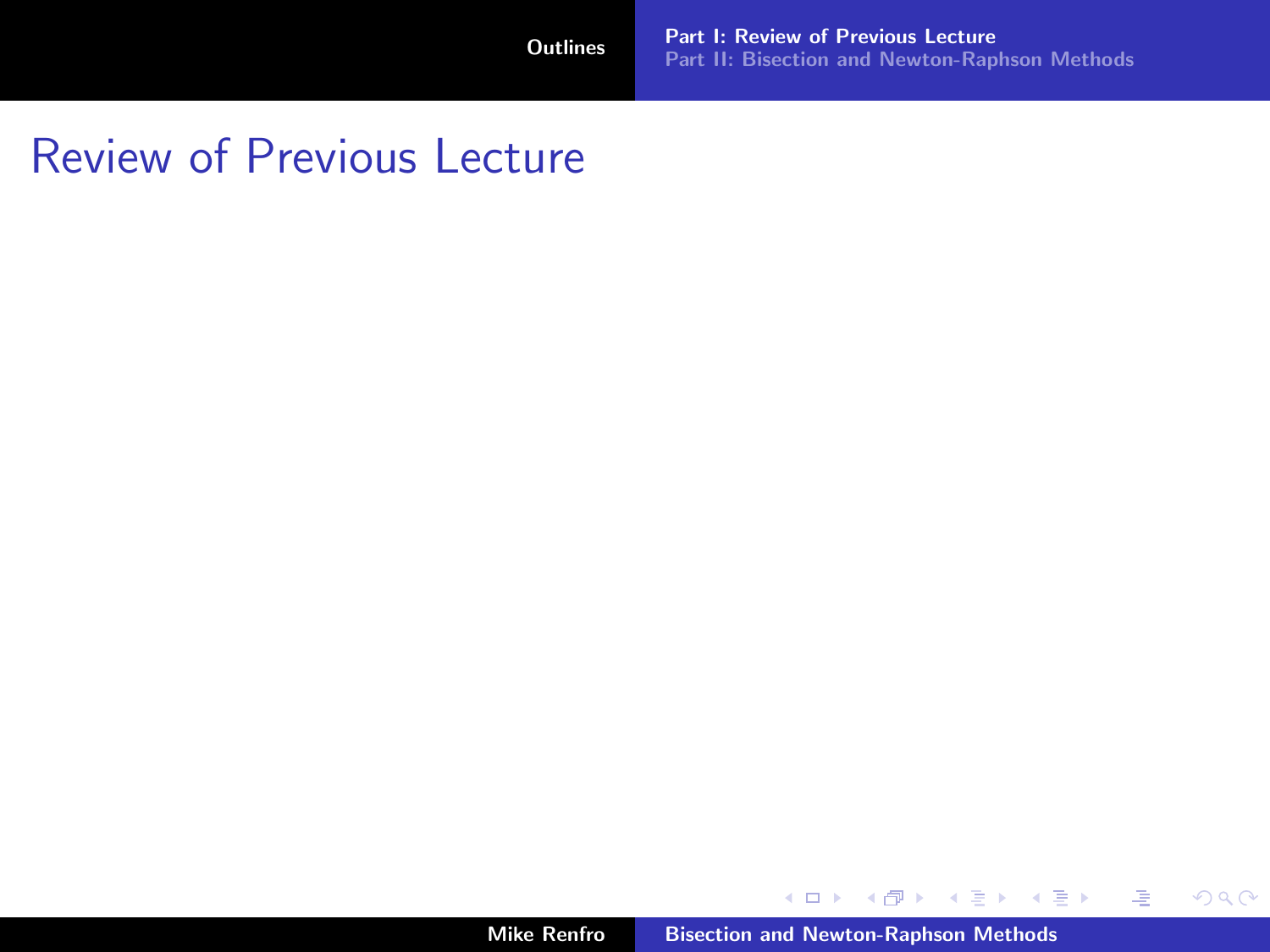## Bisection and Newton-Raphson Methods

#### [Bisection Method](#page-6-0)

[Problem Setup](#page-7-0) [Bisection Method Procedure](#page-8-0) [Bisection Method Advantages and Disadvantages](#page-10-0) [Bisection Method Example](#page-12-0)

#### [Newton-Raphson Method](#page-13-0)

[Problem Setup](#page-13-0) [Newton-Raphson Method Procedure](#page-14-0) [Newton-Raphson Method Advantages and Disadvantages](#page-15-0)

#### [Homework](#page-20-0)

 $\leftarrow$   $\Box$ 

 $\mathcal{A}$  and  $\mathcal{A}$  in the set of  $\mathbb{R}$  is

<span id="page-2-0"></span>へのへ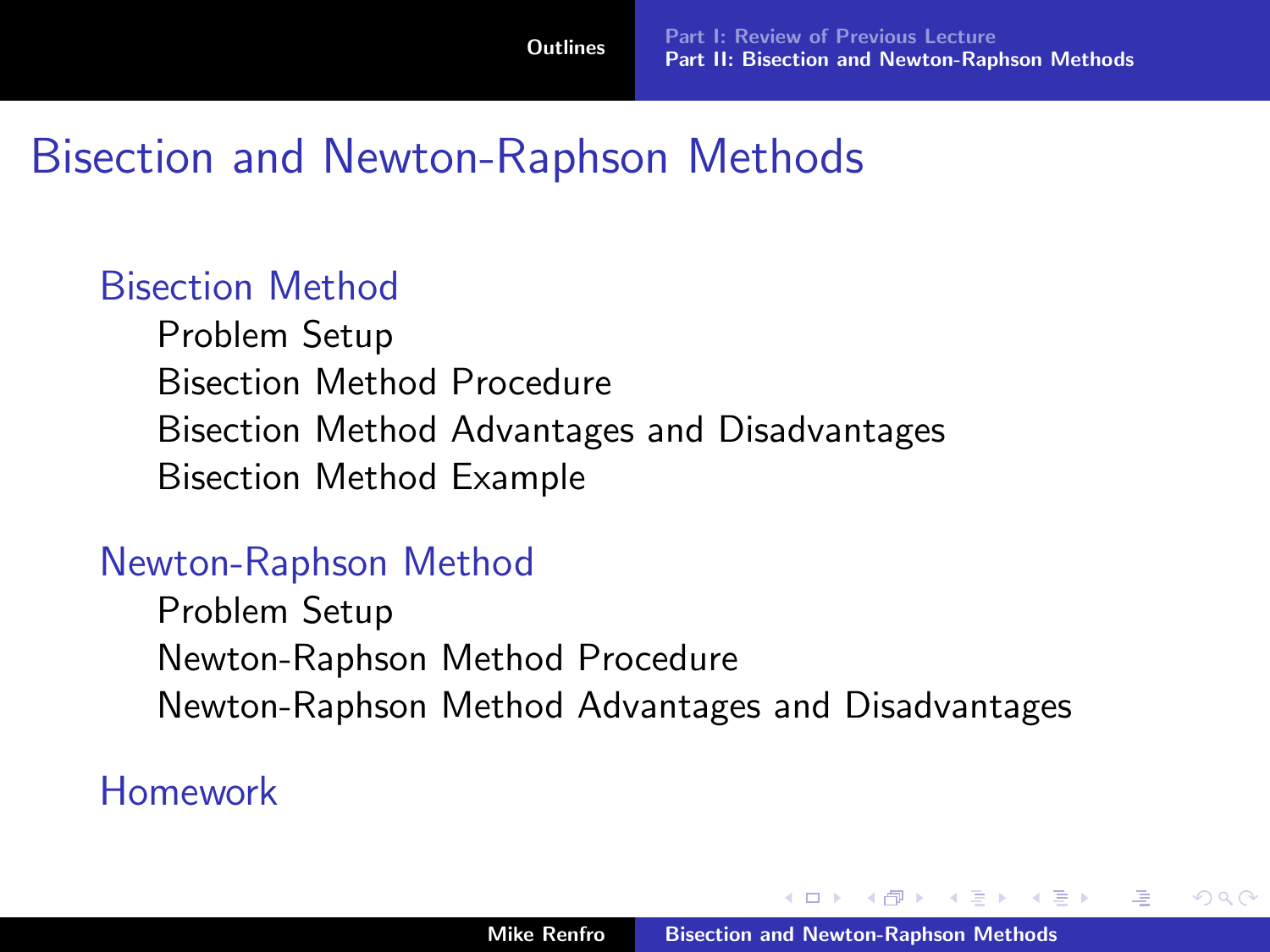# Part I

# [Review of Previous Lecture](#page-3-0)

モロト

メ団 トーマ ヨ トーマ ヨ ト

 $\equiv$ 

<span id="page-3-0"></span> $299$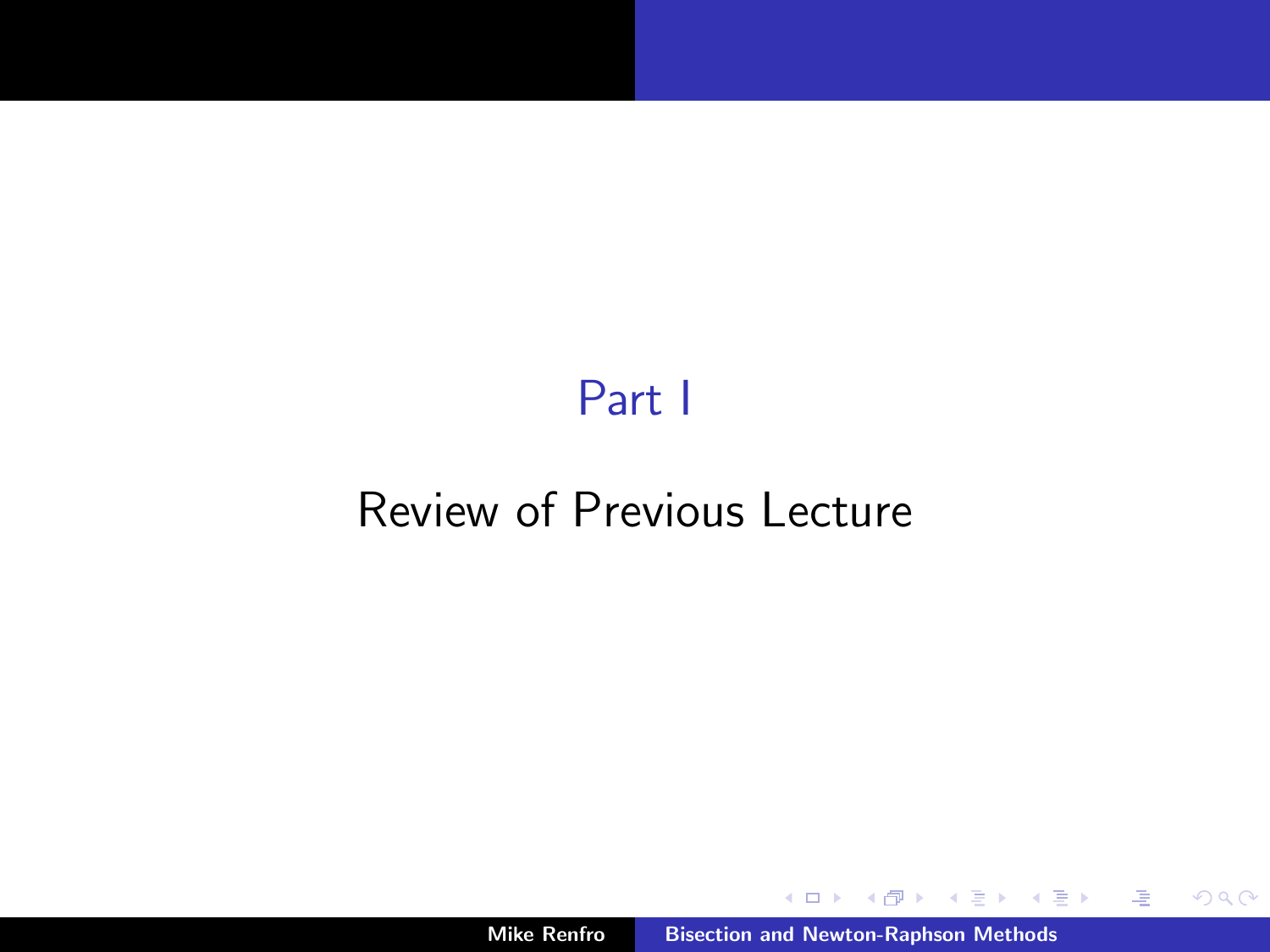### Review of Previous Lecture

- Sample problems solved with numerical methods
	- Natural frequencies of a vibrating bar
	- Static analysis of a scaffolding
	- Critical loads for buckling a column
	- Realistic Design Properties of Materials
- Solution of nonlinear equations
	- **o** Introduction
	- Example: fluid mechanics
	- **Incremental search method**

つのへ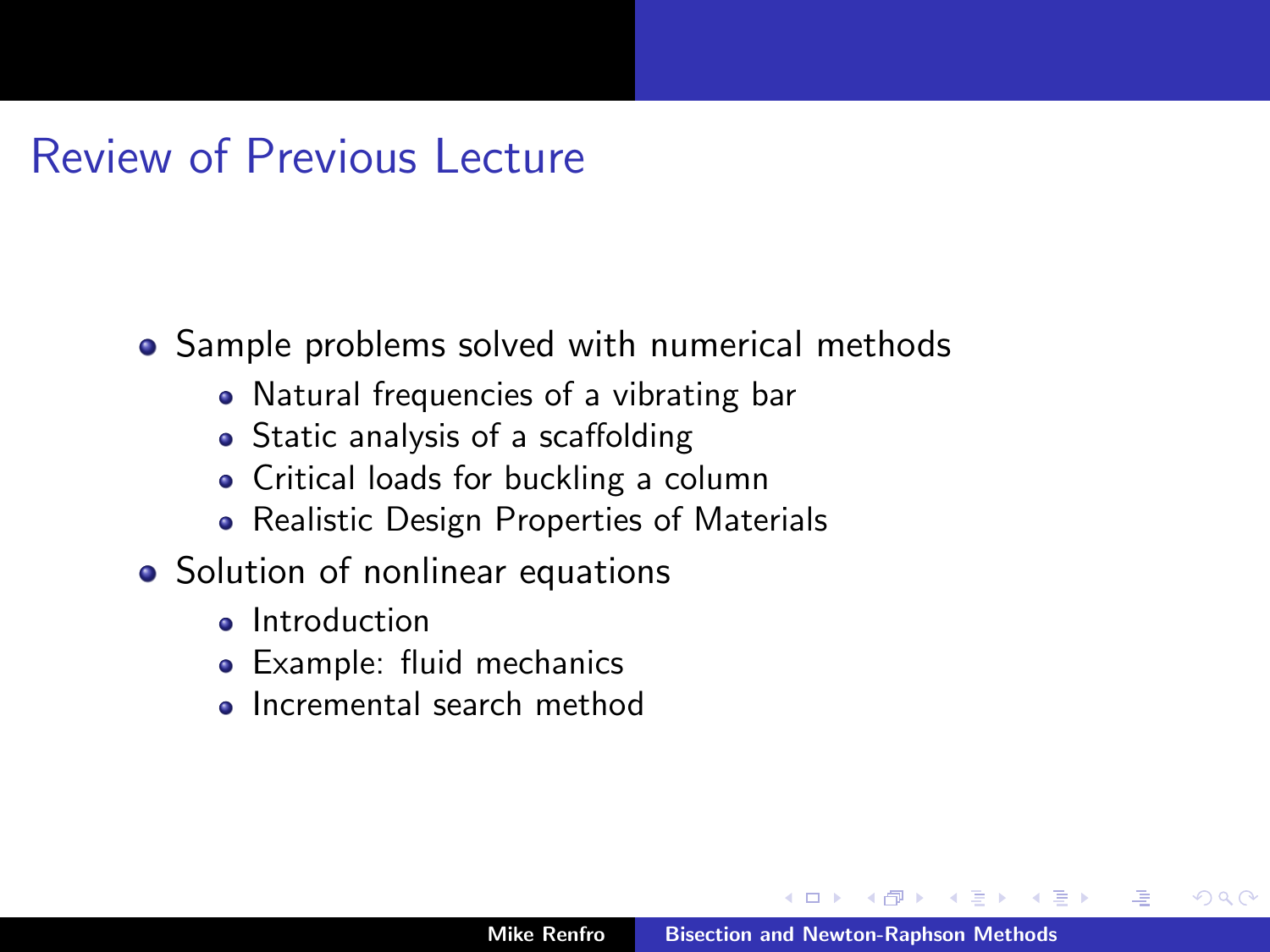# Part II

# [Bisection and Newton-Raphson Methods](#page-5-0)

メロメ メ御メ メミメ メミメー

 $\equiv$ 

<span id="page-5-0"></span> $299$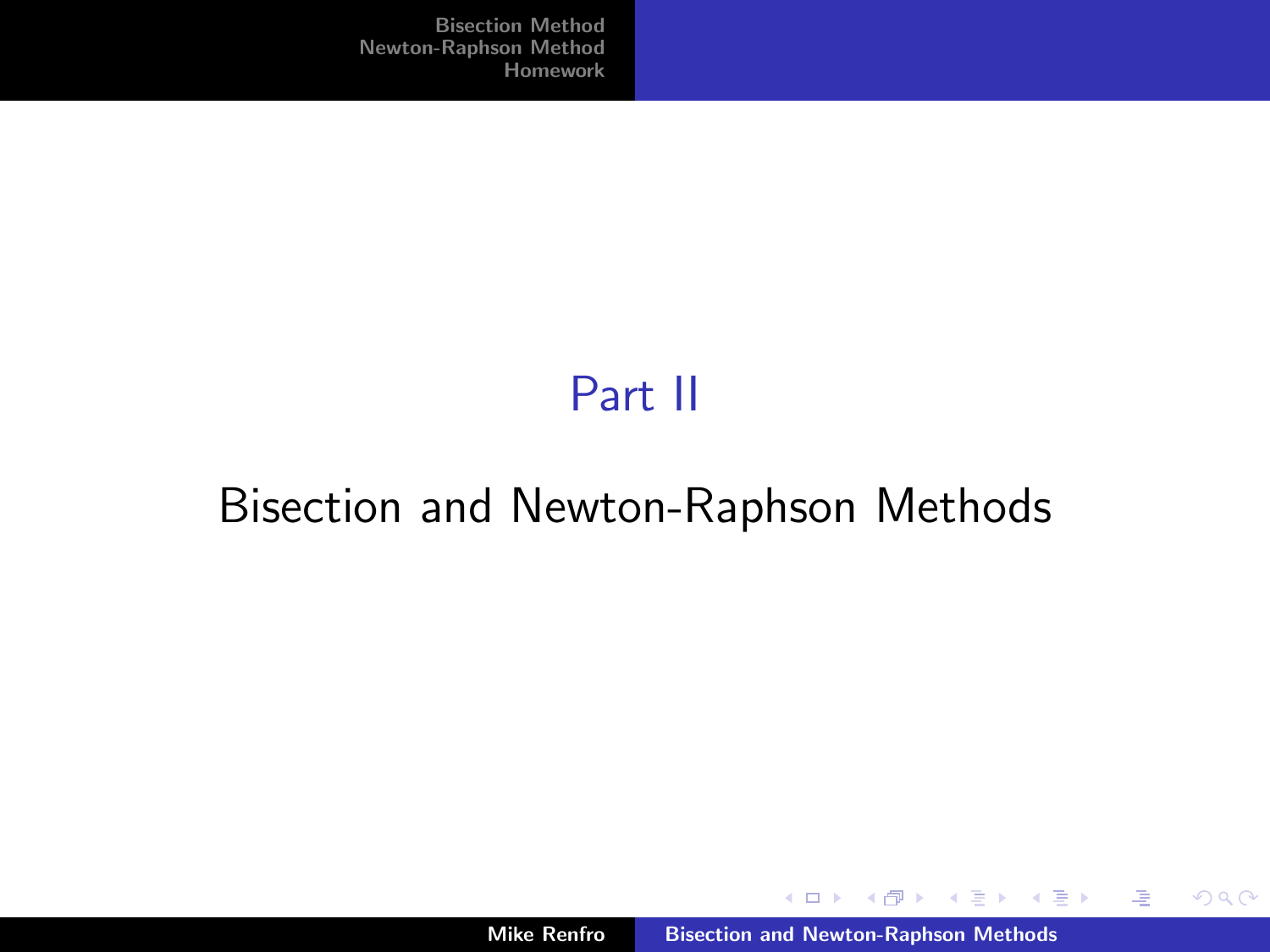# Bisection Method

One problem with the incremental search method is its lack of efficiency in finding a root. If a root is expected on the interval  $0 < x < 1$ , it will require between 1 and 10 loops through the method to bracket the root with 0.1 uncertainty:

- Calculate  $f(0.0)$ ,
- Calculate  $f(0.1)$ ,
- $\bullet$  ...
- Calculate  $f(1.0)$

You may get lucky and only have to perform two function evaluations. You may be unlucky and have to perform 11 evaluations. In general, you'll probably have to perform 6-7 evaluations to find the solution. There has to be a more efficient way to find a solution.

イロメ メタメ メミメ メミメ

<span id="page-6-0"></span> $\Omega$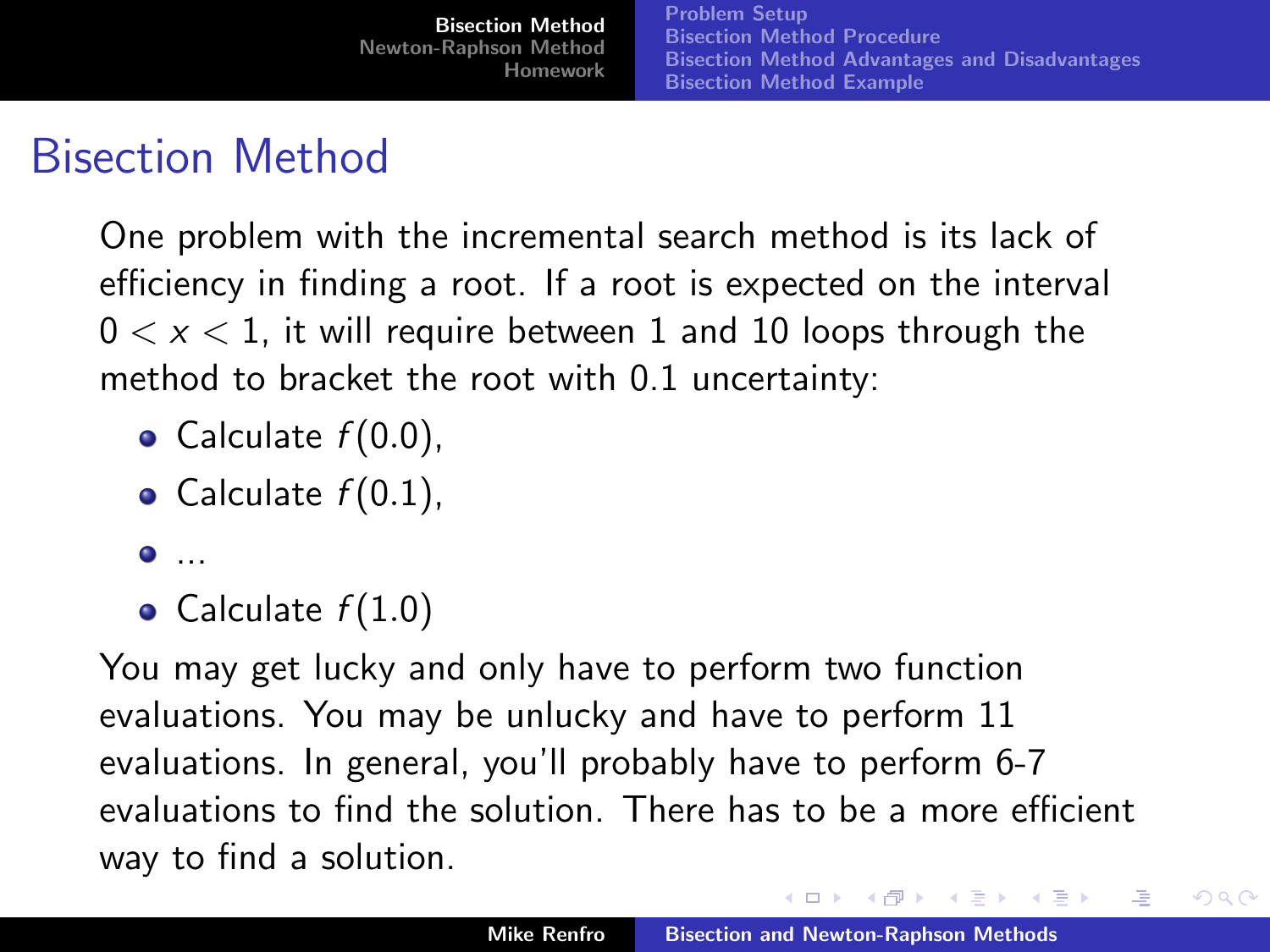[Problem Setup](#page-7-0) [Bisection Method Procedure](#page-8-0) [Bisection Method Advantages and Disadvantages](#page-10-0) [Bisection Method Example](#page-12-0)

# Problem Setup



Start with a function  $f(x)$  and two values of  $x$  (a and b) such that  $f(a)$  and  $f(b)$  have opposite signs. These values of  $a$  and  $b$ may be the final interval of an incremental search method with a relatively large step size.

すぎょうする

<span id="page-7-0"></span> $\Omega$ 

 $\leftarrow$   $\Box$ 

4 m +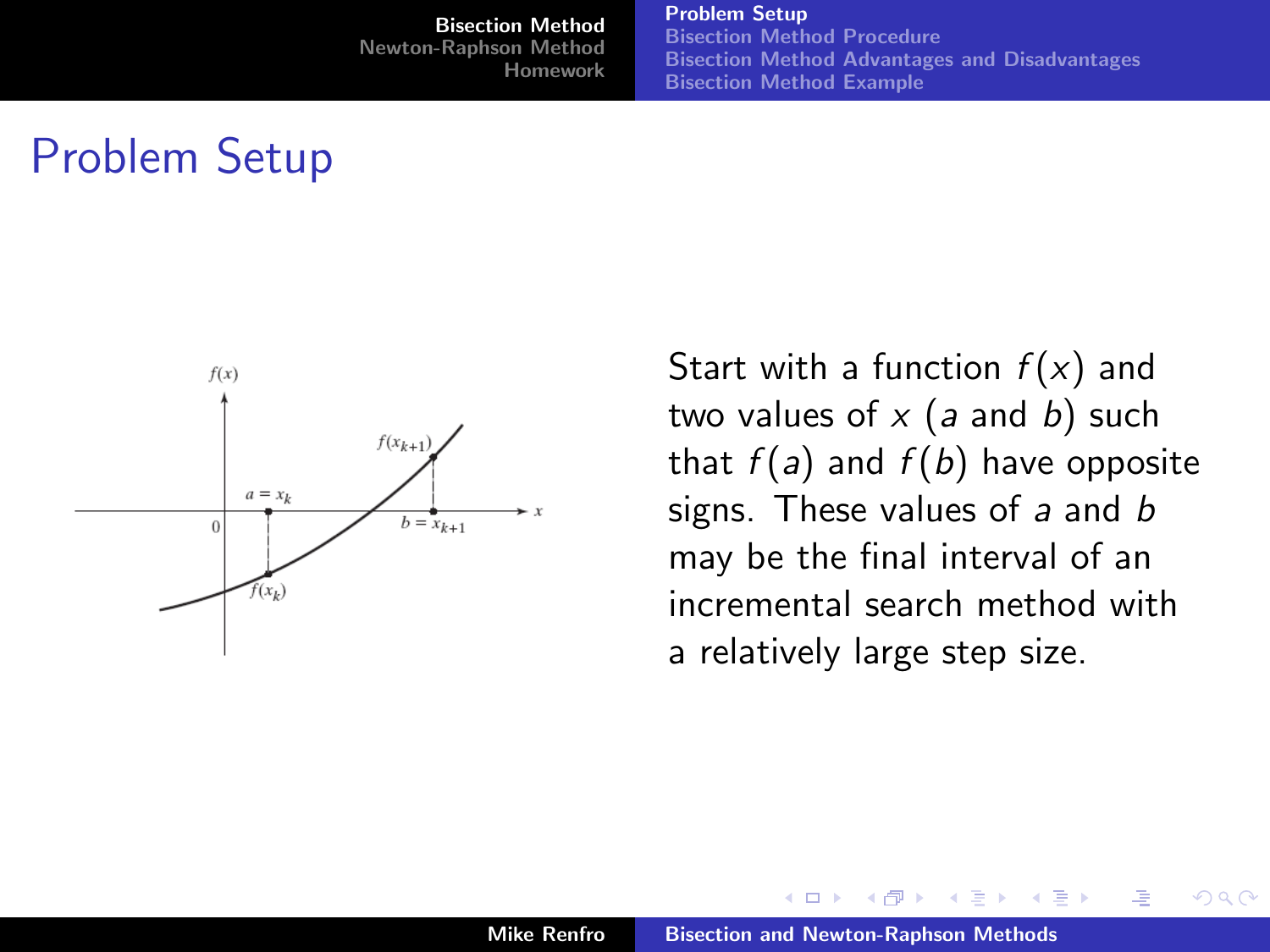[Problem Setup](#page-7-0) [Bisection Method Procedure](#page-8-0) [Bisection Method Advantages and Disadvantages](#page-10-0) [Bisection Method Example](#page-12-0)

### Bisection Method Procedure



- Evaluate  $f(x)$  at the midpoint of the interval, at  $x_{\text{mid}} = \frac{a+b}{2}$  $rac{+b}{2}$ .
- If  $f(x_{mid}) \neq 0$ , then the sign of  $f(x_{mid})$  will match the sign of  $f(a)$  or the sign of  $f(b)$ .
	- If  $f(x_{\text{mid}})$  matches the sign of  $f(a)$ , then set  $a = x_{\text{mid}}$  and repeat.
	- If  $f(x_{\text{mid}})$  matches the sign of  $f(b)$ , then set  $b = x_{\text{mid}}$  and repeat.

 $4 \overline{m}$   $\rightarrow$   $4 \overline{m}$   $\rightarrow$   $4$ 

<span id="page-8-0"></span>つひへ

4 m k 1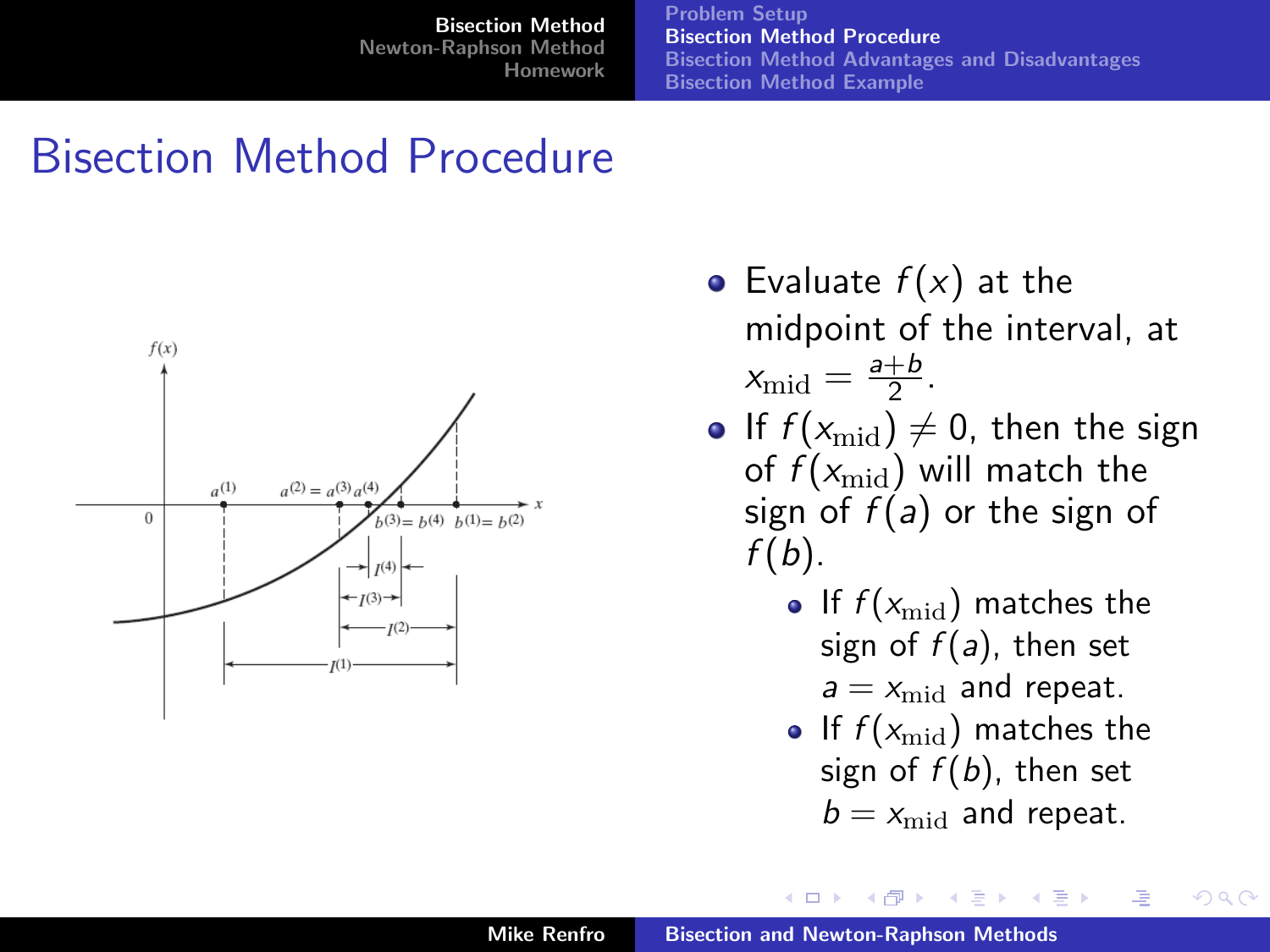[Problem Setup](#page-7-0) [Bisection Method Procedure](#page-8-0) [Bisection Method Advantages and Disadvantages](#page-10-0) [Bisection Method Example](#page-12-0)

### Bisection Method Procedure



Eventually, this method will limit the root of  $f(x)$  to a sufficiently small interval, or  $|f(x_{mid})| \leq \epsilon$ , where  $\epsilon$  is the error tolerance for the problem.

K 御 ▶ | K 唐 ▶ | K 唐 ▶

 $\Omega$ 

4 0 1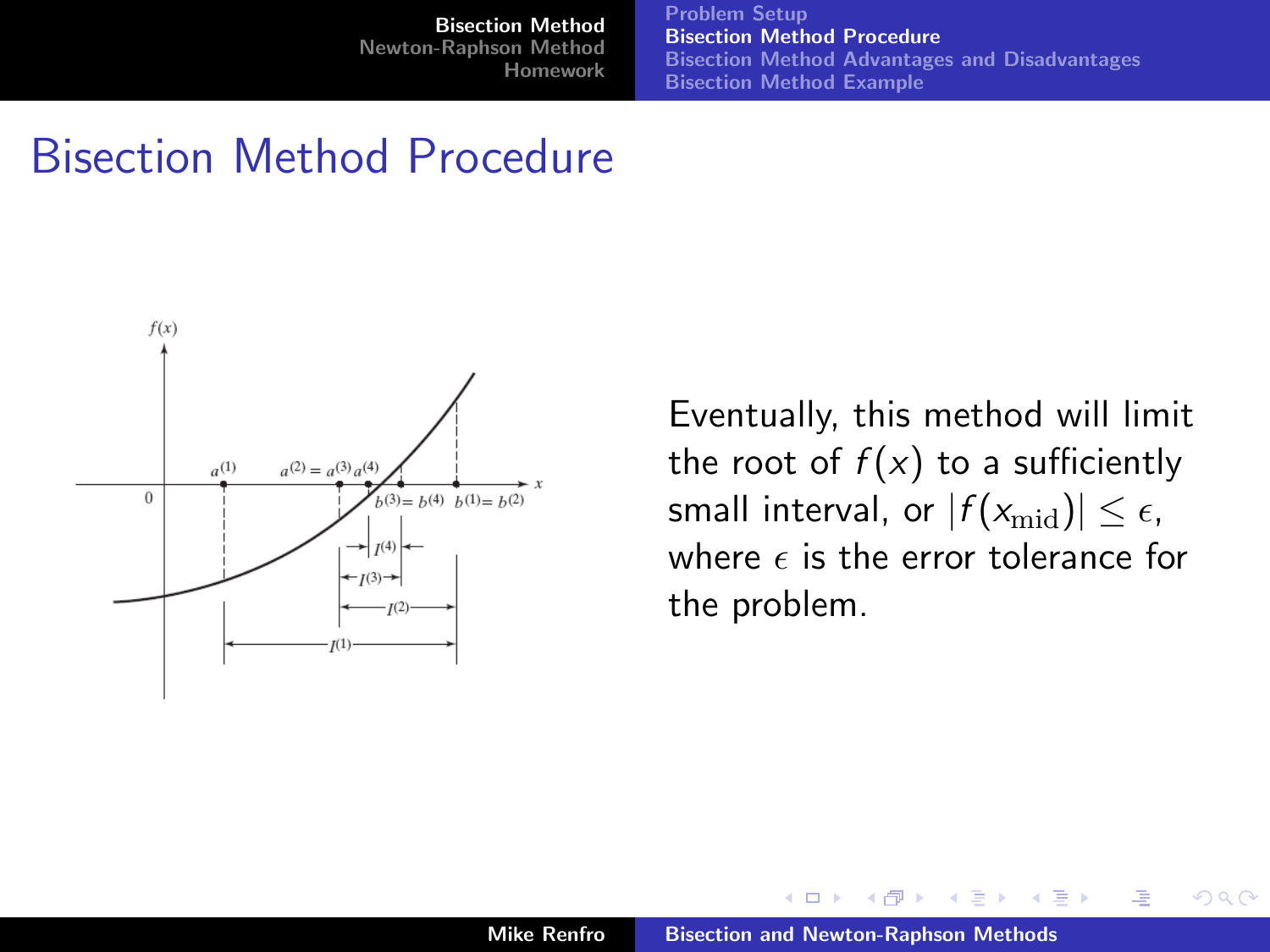[Problem Setup](#page-7-0) [Bisection Method Procedure](#page-8-0) [Bisection Method Advantages and Disadvantages](#page-10-0) [Bisection Method Example](#page-12-0)

# Bisection Method Advantages

Since the bisection method discards 50% of the current interval at each step, it brackets the root much more quickly than the incremental search method does.

To compare:

- On average, assuming a root is somewhere on the interval between 0 and 1, it takes 6–7 function evaluations to estimate the root to within 0.1 accuracy.
- Those same 6–7 function evaluations using bisection estimates the root to within  $\frac{1}{2^4} = 0.625$  to  $\frac{1}{2^5} = 0.031$  accuracy.

イロメ マ海 メラキシ マラメ

<span id="page-10-0"></span>つのへ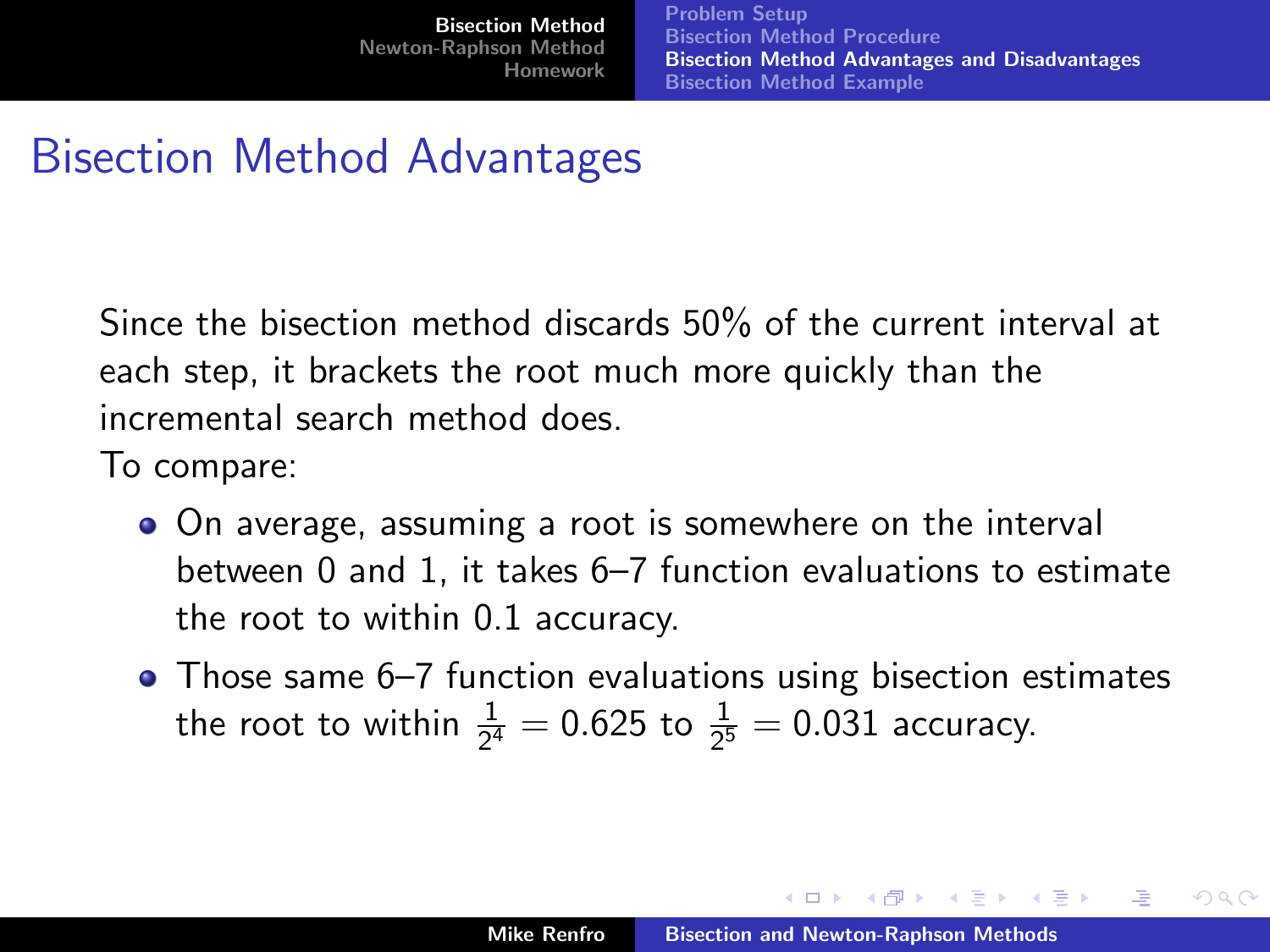[Problem Setup](#page-7-0) [Bisection Method Procedure](#page-8-0) [Bisection Method Advantages and Disadvantages](#page-10-0) [Bisection Method Example](#page-12-0)

# Bisection Method Disadvantages

- Like incremental search, the bisection method only finds roots where the function crosses the  $x$  axis. It cannot find roots where the function is tangent to the  $x$  axis.
- Like incremental search, the bisection method can be fooled by singularities in the function.
- Like incremental search, the bisection method cannot find complex roots of polynomials.

イロメ マ海 メラキシ マラメ

 $\Omega$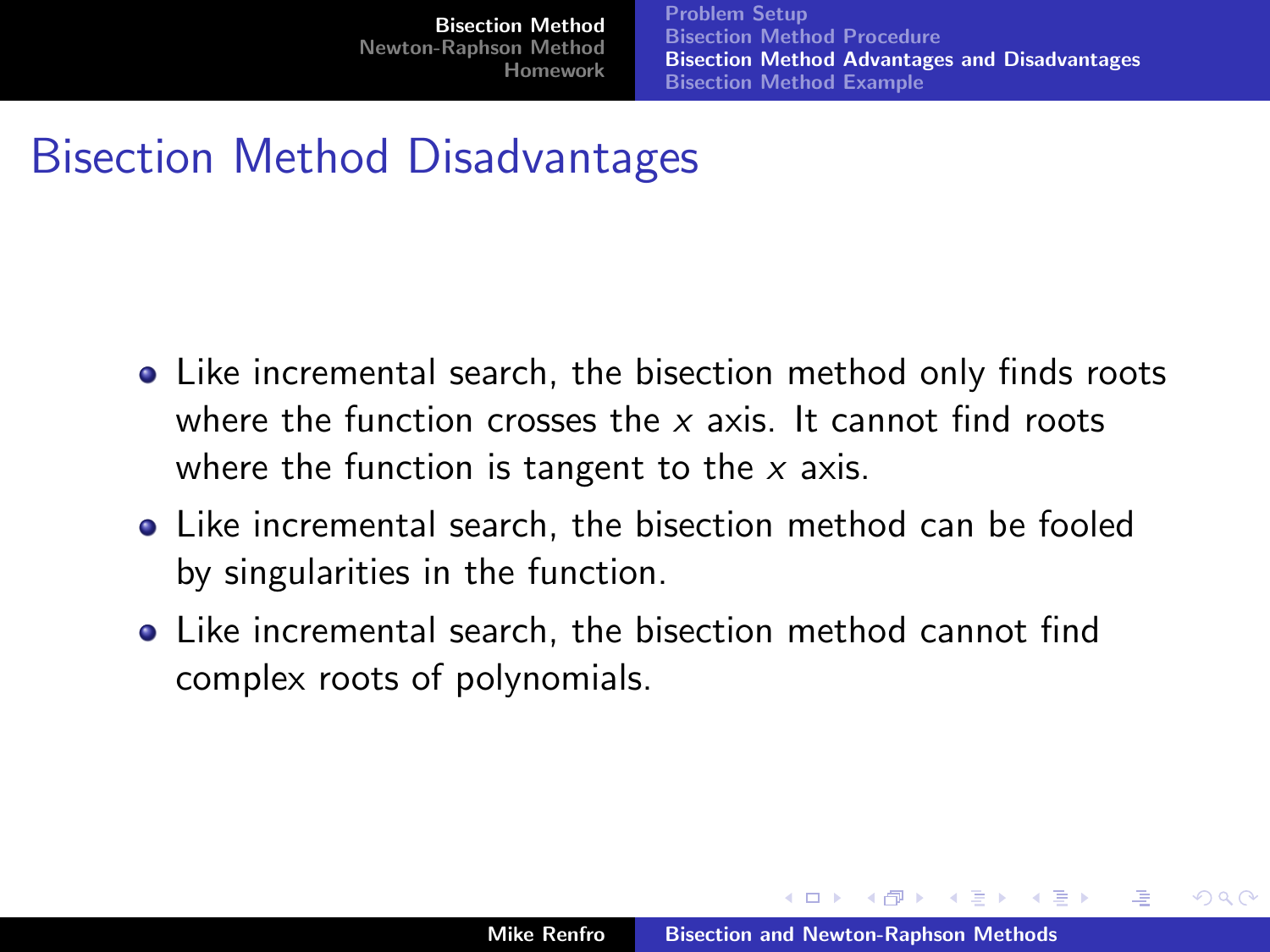[Bisection Method](#page-6-0) [Newton-Raphson Method](#page-13-0) [Homework](#page-20-0) [Problem Setup](#page-7-0) [Bisection Method Procedure](#page-8-0) [Bisection Method Advantages and Disadvantages](#page-10-0) [Bisection Method Example](#page-12-0)

### Bisection Method Example

Find the root of  $f(x) = x^3 - 2$  on the interval where  $a = 1$  and  $b = 2$ , and  $\epsilon = 0.05$ :

- $f(1) = 1^3 2 = -1$ ,  $f(2) = 2^3 2 = 6$ ,  $f(1.5)=1.5^3-2=1.375.$  Since 1.375 and 6 have the same sign, the root must be between 1 and 1.5.
- $f(1) = -1$ ,  $f(1.5) = 1.375$ ,  $f(1.25) = -0.047$ . Since  $|-0.047| < \epsilon$ , the root is assumed to be at  $x = 1.25$ .
- If we used incremental search to find the same root, we would have required 4 function evaluations using a step size of 0.1, followed by 6 function evaluations using a step size of 0.01.

イロメ マタメ マミメ マミメ

<span id="page-12-0"></span>つひへ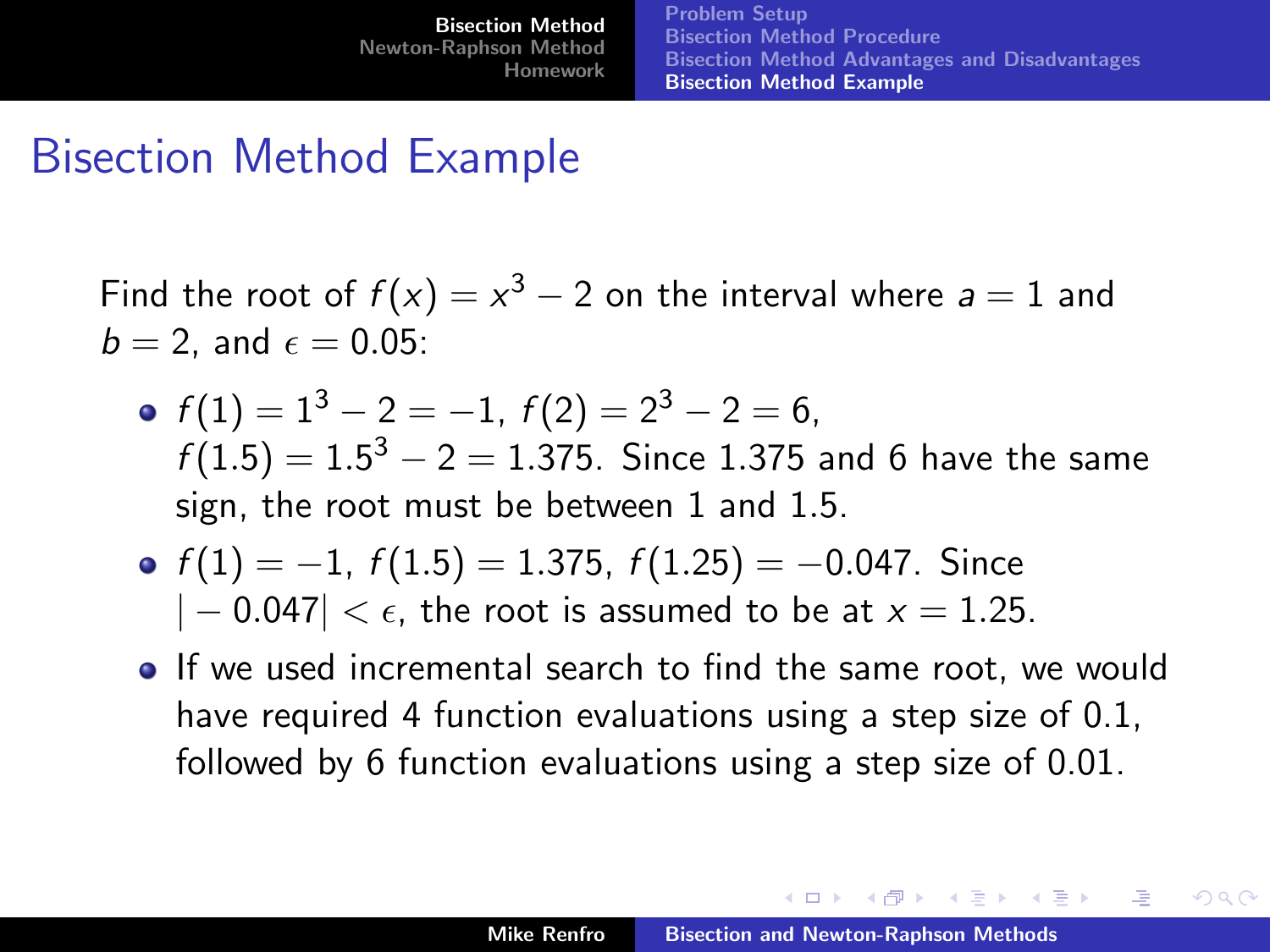[Problem Setup](#page-13-0) [Newton-Raphson Method Procedure](#page-14-0) [Newton-Raphson Method Advantages and Disadvantages](#page-15-0)

### Problem Setup



Given: a function  $f(x)$ , its derivative  $f'(x)$ , a starting point  $x_1$ , and an error tolerance  $\epsilon$ . We assume that both the height of the function  $f(x)$  and its slope can help us make a more educated guess of the root  $x^*$ .

 $\leftarrow$   $\Box$ 

4 ଲ  $\sim$  <span id="page-13-0"></span>つのへ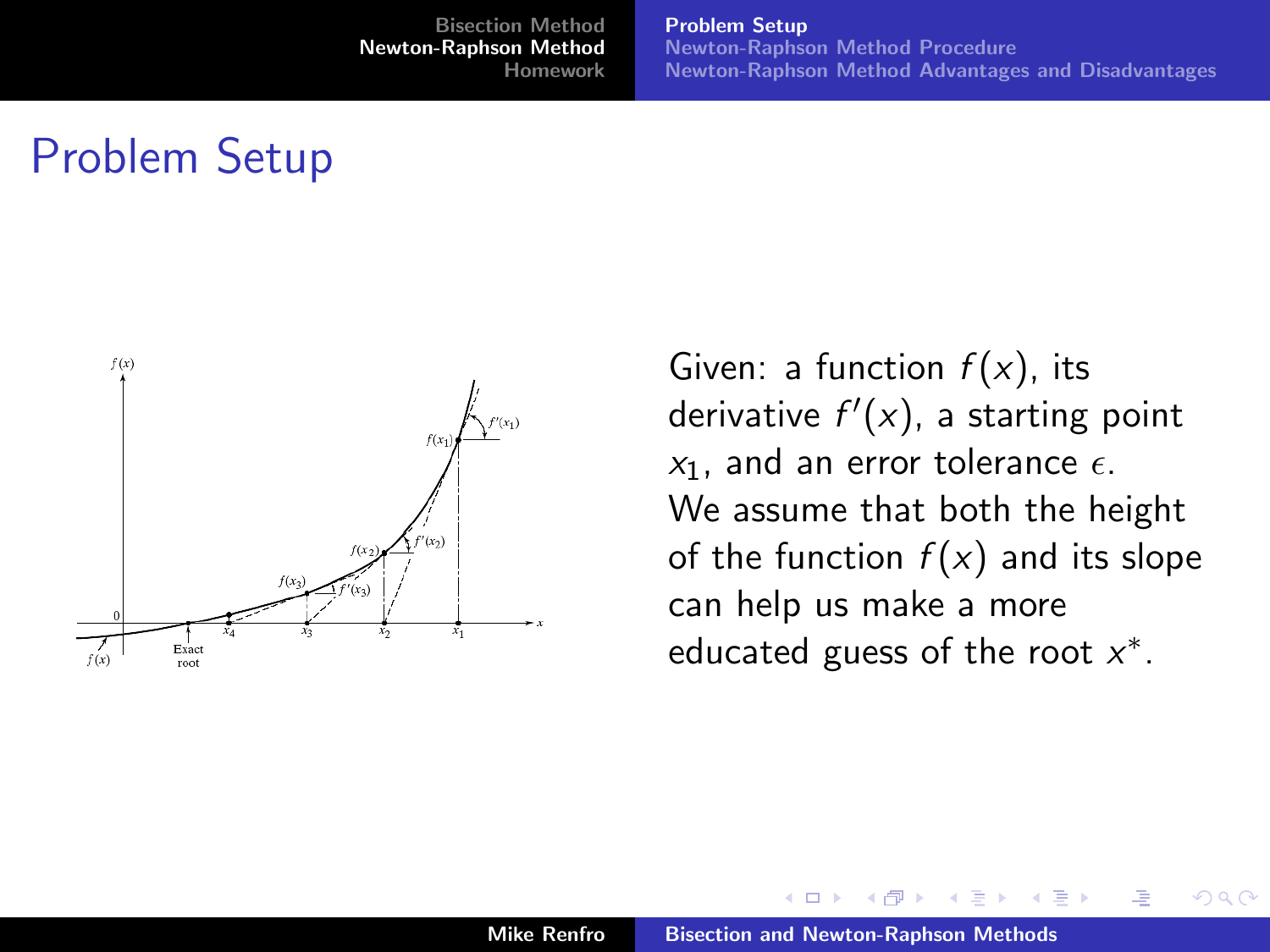[Problem Setup](#page-13-0) [Newton-Raphson Method Procedure](#page-14-0) [Newton-Raphson Method Advantages and Disadvantages](#page-15-0)

### Newton-Raphson Method Procedure



Draw a line tangent to the function at the point  $(x_1, f(x_1))$ . The point where the tangent line crosses the x axis should be a better estimate of the root than  $x_1$ . Call that point  $x_2$ . Calculate  $f(x_2)$ , and draw a line tangent to the function at the point  $(x_2, f(x_2))$ . The point where the new tangent line crosses the x axis should be a better estimate of the root than  $x_2$ . Call that point  $x_3$ . Repeat until  $|f(x)| < \epsilon$ .

<span id="page-14-0"></span>つのへ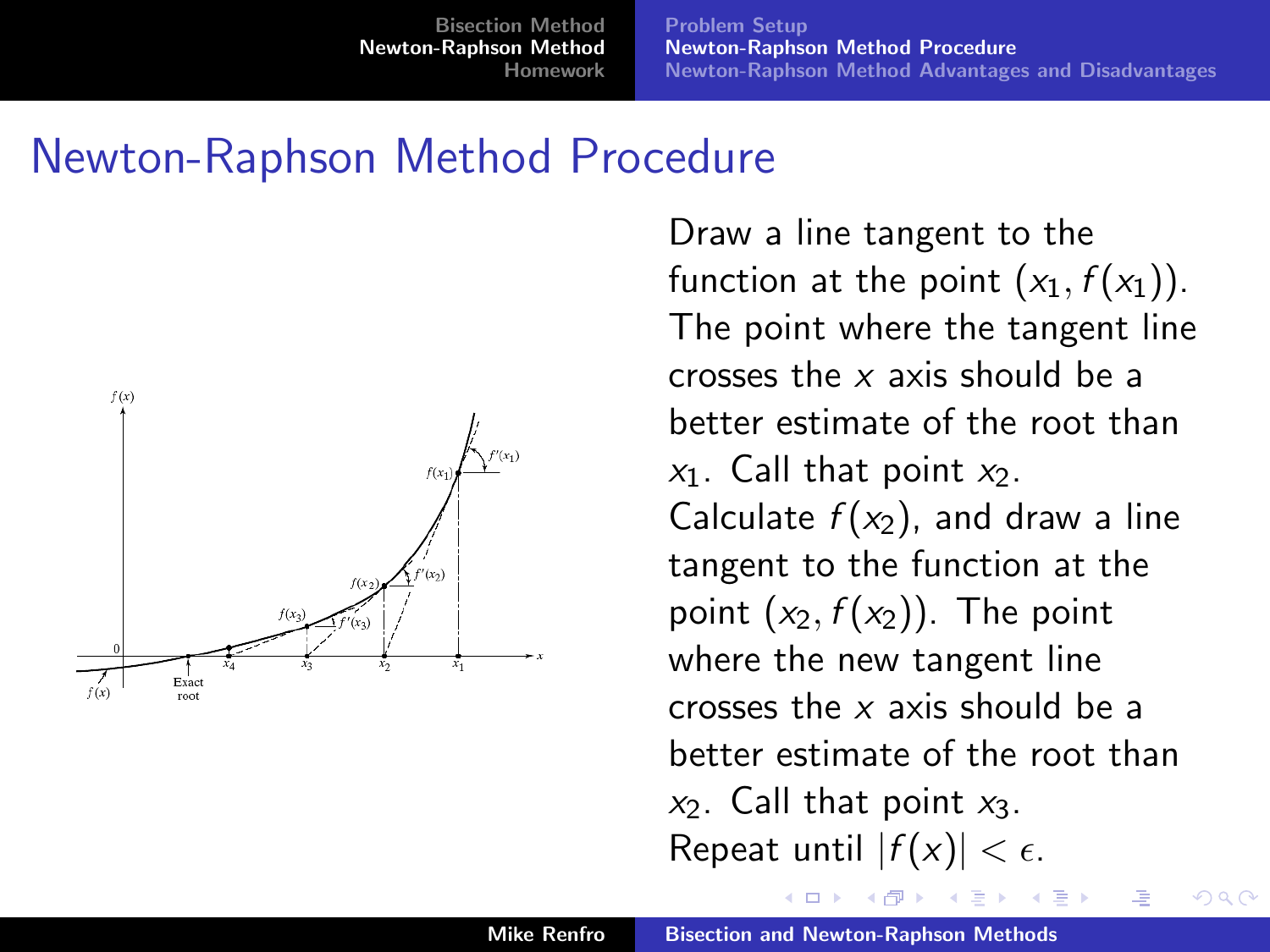## Newton-Raphson Method Advantages

- Unlike the incremental search and bisection methods, the Newton-Raphson method isn't fooled by singularities.
- Also, it can identify repeated roots, since it does not look for changes in the sign of  $f(x)$  explicitly.
- It can find complex roots of polynomials, assuming you start out with a complex value for  $x_1$ .
- For many problems, Newton-Raphson converges quicker than either bisection or incremental search.

イロメ マ海 メラキシ マラメ

<span id="page-15-0"></span>つひへ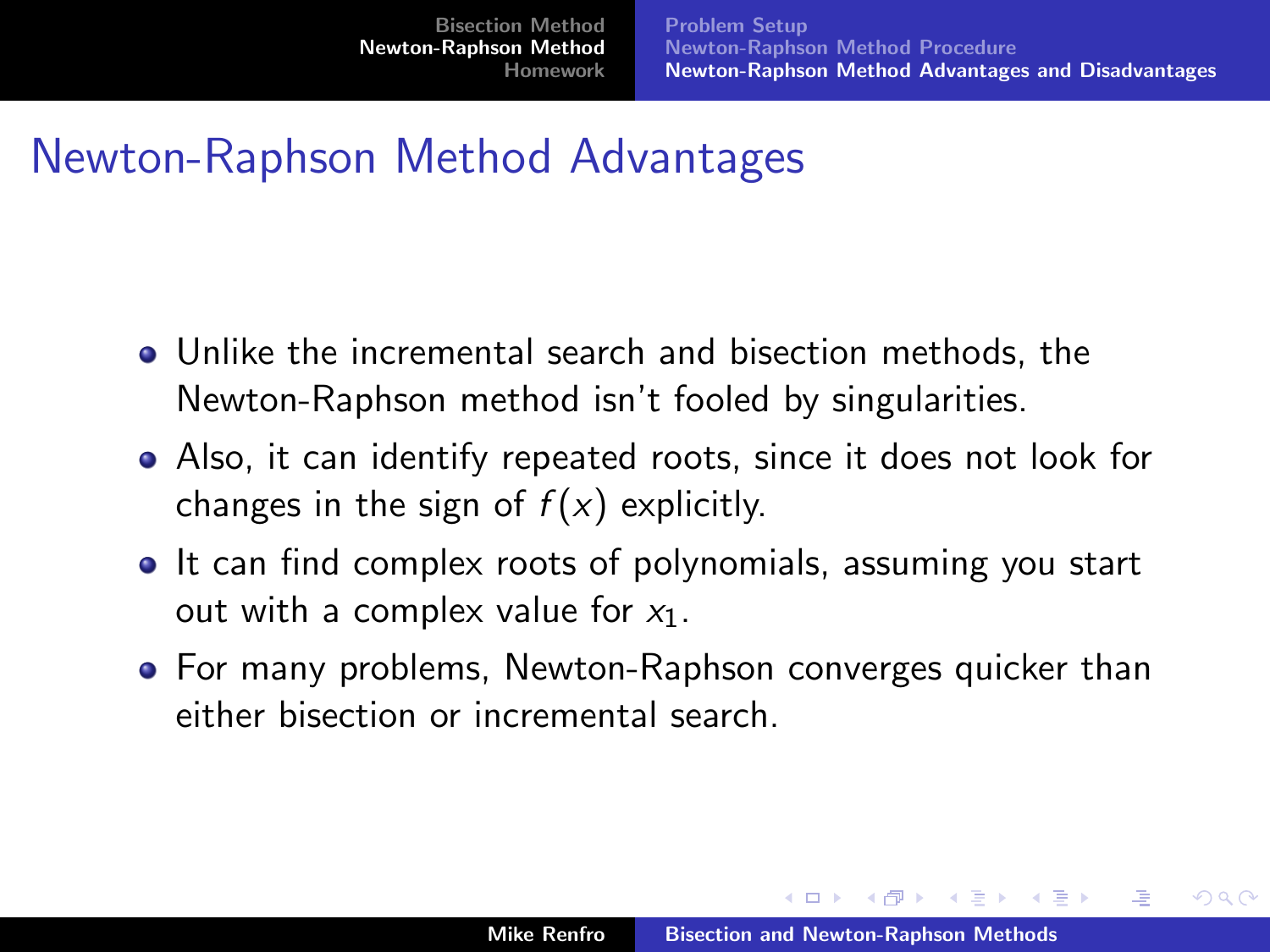[Problem Setup](#page-13-0) [Newton-Raphson Method Procedure](#page-14-0) [Newton-Raphson Method Advantages and Disadvantages](#page-15-0)

## Newton-Raphson Method Disadvantages

The Newton-Raphson method only works if you have a functional representation of  $f'(x)$ . Some functions may be difficult to impossible to differentiate. You may be able to work around this by approximating the derivative  $f'(x) \approx \frac{f(x+\Delta x)-f(x)}{\Delta x}$  $\frac{\Delta x - I(x)}{\Delta x}$ .

イロメ マ海 メース・マネス

へのへ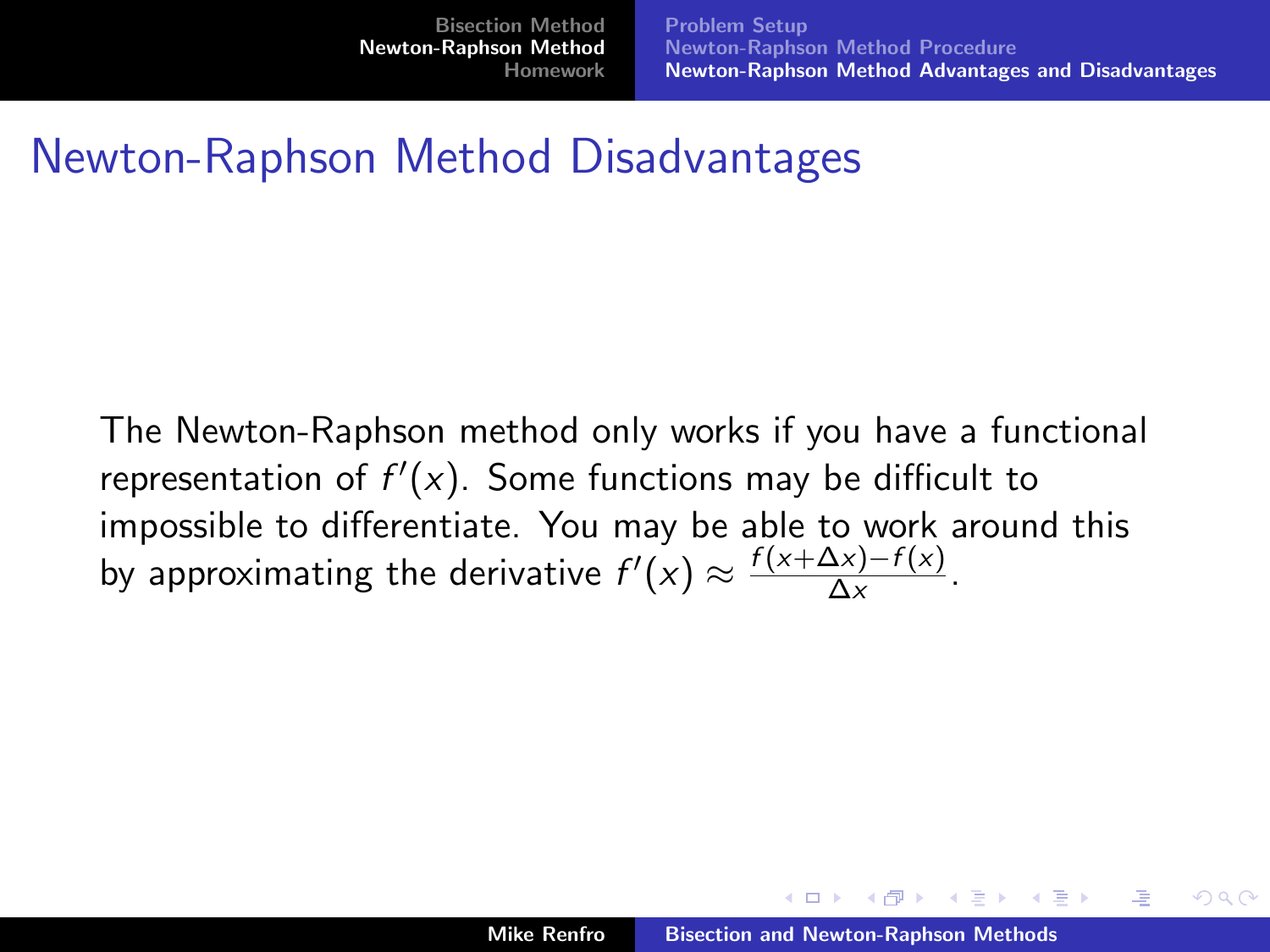[Problem Setup](#page-13-0) [Newton-Raphson Method Procedure](#page-14-0) [Newton-Raphson Method Advantages and Disadvantages](#page-15-0)

#### Newton-Raphson Method Disadvantages



The Newton-Raphson method is not guaranteed to find a root. For example, if the starting point  $x_1$  is sufficiently far away from the root for the function  $f(x) = \tan^{-1}x$ , the function's small slope tends to drive the x guesses further and further away from the root.

不満 あい

つのへ

 $\leftarrow$   $\Box$ 

4 ଲ ⊧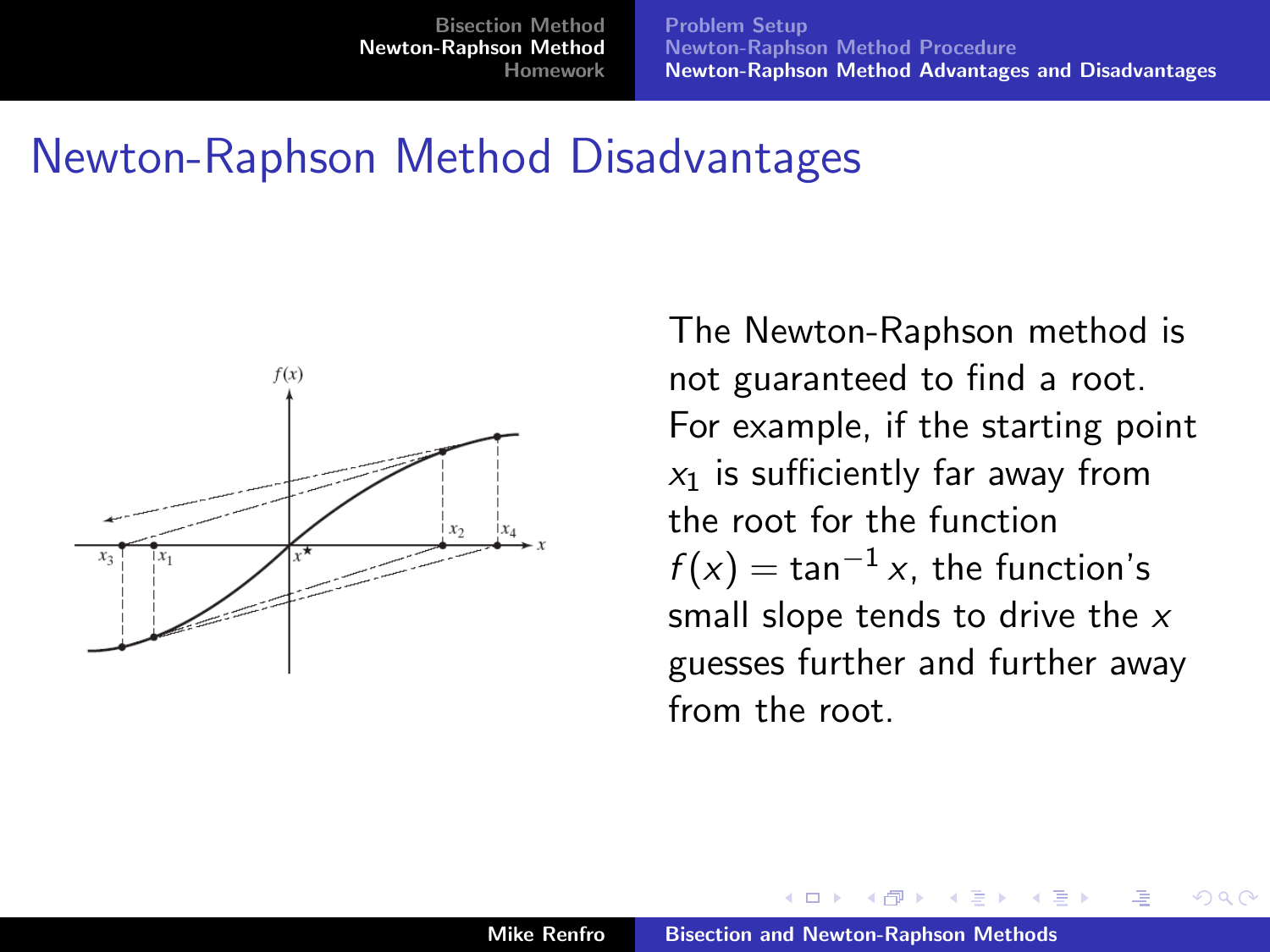[Problem Setup](#page-13-0) [Newton-Raphson Method Procedure](#page-14-0) [Newton-Raphson Method Advantages and Disadvantages](#page-15-0)

#### Newton-Raphson Method Disadvantages



If the derivative of the function at any tested point  $x_i$  is sufficiently close to zero, the next point  $x_{i+1}$  will be very far away. You may still find the root, but you will be delayed.

 $\Omega$ 

 $\leftarrow$   $\Box$ 

4 ଲ **B**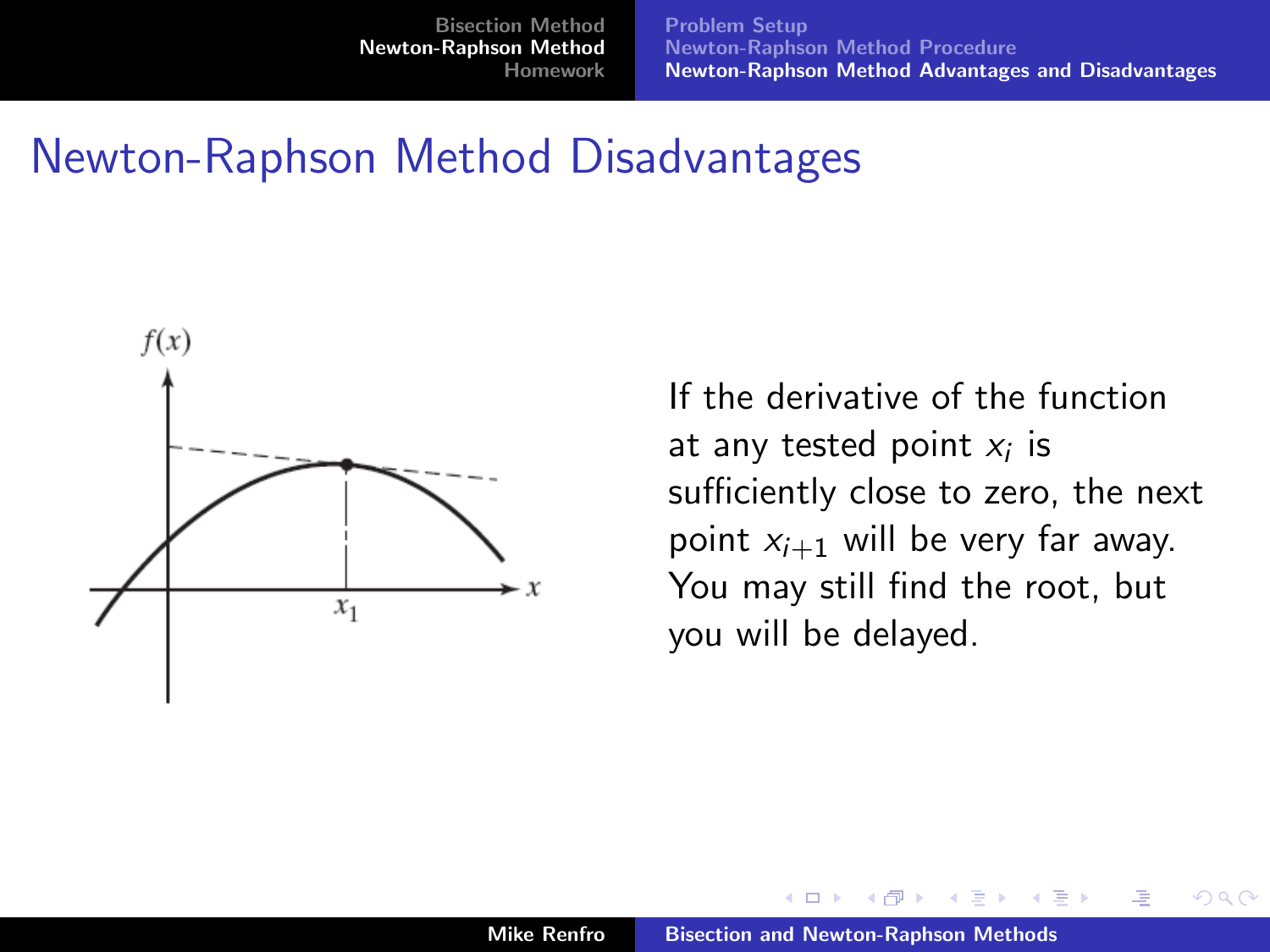[Problem Setup](#page-13-0) [Newton-Raphson Method Procedure](#page-14-0) [Newton-Raphson Method Advantages and Disadvantages](#page-15-0)

#### Newton-Raphson Method Disadvantages



If the derivative of the function changes sign near a tested point, the Newton-Raphson method may oscillate around a point nowhere near the nearest root.

 $\Omega$ 

 $\leftarrow$   $\Box$ 

4 ଲ **B**  $\rightarrow$   $\equiv$   $\rightarrow$